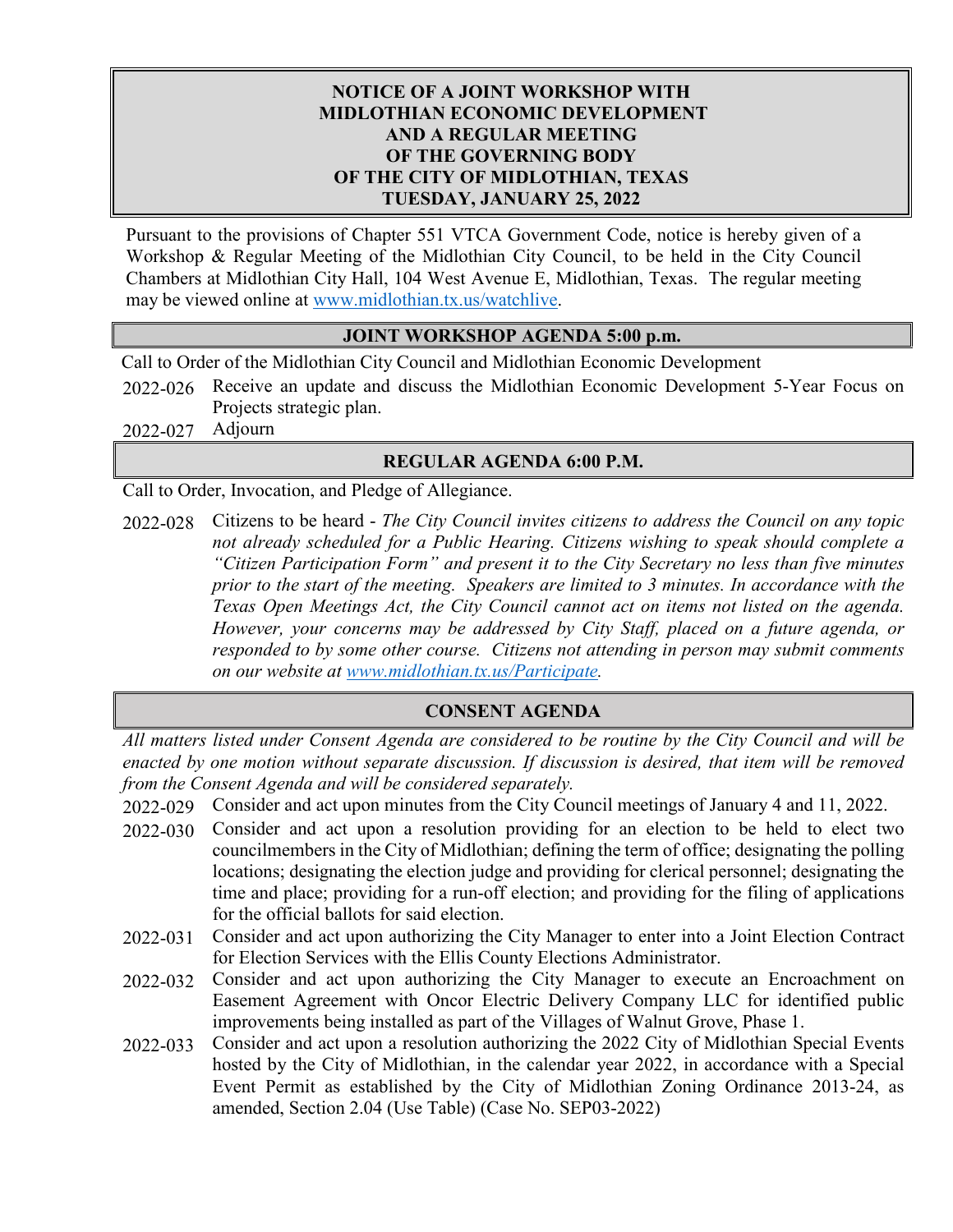- 2022-034 Consider and act upon the purchase of one (1) Chevrolet Tahoe 2WD PPV and two (2) Ford Police Hybrid Interceptors from Caldwell Country Chevrolet. This request includes both the acquisition of the vehicles and required emergency equipment excluding radios and internal "hot spots" which will be installed by Cap Fleet. The purchase price for all three vehicles and associated emergency equipment is in an amount not to exceed \$213,176.
- 2022-035 Consider and act upon a resolution authorizing a grant in the amount of \$34,000 be awarded by the Midlothian Community Development Corporation (MCDC or 4B) to the City of Midlothian Parks Department to fund the Community Park Playday (Community Park Grand Opening) on March 26, 2022.

| <b>PUBLIC HEARINGS</b> |                                                                                                                                                                                 |  |  |
|------------------------|---------------------------------------------------------------------------------------------------------------------------------------------------------------------------------|--|--|
| 2022-036               | Conduct a public hearing and consider and act upon a resolution authorizing the creation of                                                                                     |  |  |
|                        | the Westside Preserve Public Improvement District within the City of Midlothian pursuant to                                                                                     |  |  |
|                        | Chapter 372, Texas Local Government Code and authorizing the public improvements as                                                                                             |  |  |
|                        | outlined.                                                                                                                                                                       |  |  |
| <b>REGULAR AGENDA</b>  |                                                                                                                                                                                 |  |  |
| 2022-037               | Consider and act upon a resolution approving the terms and conditions of a Development                                                                                          |  |  |
|                        | Agreement with Westside Preserve Development, LLC for the development of ±468.39 acres                                                                                          |  |  |
|                        | of land located within the city limits, more commonly known as Westside Preserve.                                                                                               |  |  |
| 2022-038               | Consider and act upon a special exception in accordance to Section 7.13 of the Subdivision                                                                                      |  |  |
|                        | Ordinance from Section 3.16 "Dedication" and Section 4.14 "Final Plats" of the Subdivision                                                                                      |  |  |
|                        | Ordinance pertaining to right-of-way (ROW) dedication on Plainview Road. The property is                                                                                        |  |  |
|                        | approximately $+/-11.013$ acres and is within the SA and MG RR Survey, Abstract No 1048<br>(commonly known as 3860 Plainview Road) (Case No. M07-2022-044).                     |  |  |
| 2022-039               | Consider and act upon a special exception from the Subdivision Ordinance from Section 6.16                                                                                      |  |  |
|                        | "Improvement Standards and Requirements" pertaining to driveway material on new                                                                                                 |  |  |
|                        | development at 1266 Eastgate Road in Eastgate. The property is approximately +/-1.383 acres                                                                                     |  |  |
|                        | being tract B-3 of Eastgate Industrial Park (commonly known as 1266 Eastgate Road) (Case                                                                                        |  |  |
|                        | No. M06-2022-043).                                                                                                                                                              |  |  |
| 2022-040               | Consider and act upon a bid award to Texas Materials Group, Inc. dba TexasBit (TexasBit)                                                                                        |  |  |
|                        | for a package of eleven (11) Roadway Asphalt Rehabilitation Projects in a base bid amount                                                                                       |  |  |
|                        | of \$2,509,479.01 plus a 5% contingency of \$125,473.95 for a total project amount not to                                                                                       |  |  |
|                        | exceed \$2,634,952.96.                                                                                                                                                          |  |  |
| 2022-041               | Consider and act upon a Public Improvement Participation Agreement between the City of                                                                                          |  |  |
|                        | Midlothian and Arbors Development, LLC, a Texas limited liability company (Arbors) for                                                                                          |  |  |
|                        | the Dove Creek Regional Lift Station and Phase III Sewer Line (S. 14th Street to Coventry                                                                                       |  |  |
|                        | Crossing lift station) in an amount not to exceed \$1,800,000.                                                                                                                  |  |  |
| 2022-042               | Consider and act upon rescinding Council authorization for the purchase of a 2023 MY<br>International HV607 dump truck from Southwest Industrial Trucks, Inc. and approving the |  |  |
|                        | purchase of a Volvo VHD64300 dump truck from Bruckner Truck Sales, Inc., utilizing the                                                                                          |  |  |
|                        | Houston-Galveston Area Council Cooperative Purchasing Program, in an amount not to                                                                                              |  |  |
|                        | exceed \$153,205.                                                                                                                                                               |  |  |
| 2022-043               | Consider and act upon the purchase of a Perry Weather Outdoor Warning System including                                                                                          |  |  |
|                        | Public Announcement System for a cost of \$137,781 (\$123,381 equipment cost and \$14,400                                                                                       |  |  |
|                        | service cost each year for the next 5 years).                                                                                                                                   |  |  |
| 2022-044               | Consider and act upon an ordinance amending the City of Midlothian's Fiscal Year 2021-                                                                                          |  |  |
|                        | 2022 General Fund Budget Appropriations in an amount not to exceed \$137,781 from the                                                                                           |  |  |
|                        | Unreserved Fund Balance for the purchase of a Perry Weather Outdoor Warning System                                                                                              |  |  |
|                        | including Public Announcement System in accordance with Chapter 102, Local Government                                                                                           |  |  |
|                        | Code; appropriating various amounts thereof; repealing conflicting ordinances and                                                                                               |  |  |
|                        | resolutions; including a severability clause; and establishing an effective date.                                                                                               |  |  |